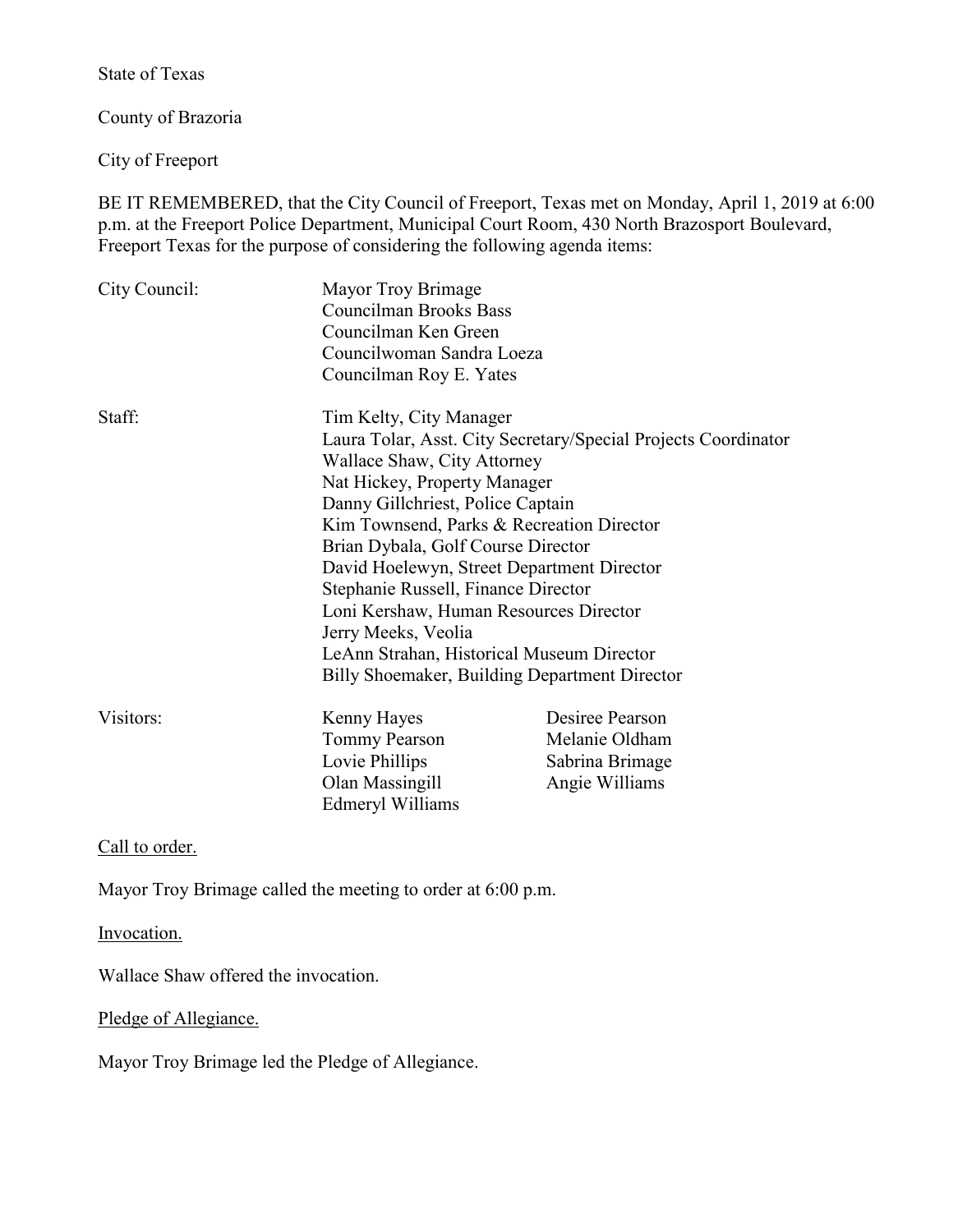### Citizen's Comments

Lovie Phillips spoke regarding the new construction on Avenue D and presented a petition to council requesting the alley to be asphalted.

## **PRESENTATIONS/ANNOUNCEMENTS**

Presentation by Freeport Historical Museum and Amanda Danning regarding the forensic facial reconstruction.

Amanda Danning spoke regarding the live facial reconstruction exhibit that is at the Historical Museum.

### **CONSENT AGENDA**

Consideration and possible action on the approval of City Council meeting minutes from March 18, 2019.

Consideration of ratifying act of authorizing City Manager seeking extension of time required by IRS for filing income tax return for the Freeport Historical Museum Foundation.

On a motion by Councilman Bass, seconded by Councilman Green, with all present voting "Aye", Council unanimously approved Consent Agenda.

## **REGULAR SESSION**

Consideration of approving Resolution 2019-2575 approving an investment policy for the city

Finance Director Stephanie Russell stated that the last time the city approved an investment policy was in 1993 and that we must pass one to be in compliance with the law.

On a motion by Councilman Bass, seconded by Councilwoman Loeza, with all present voting "Aye", Council unanimously approved Resolution 2019-2575 approving an investment policy for the city.

Consideration of Ordinance No. 2019-2570 adopting an amendment to the budget for the 2018-2019 fiscal year

Stephanie Russell presented items needing a budget amendment and stated that the industrial district revenue was underbudgeted.

Mayor Troy Brimage stated that there is no negative impact to the budget.

On a motion by Councilman Bass, seconded by Councilwoman Loeza, with all present voting "Aye", Council unanimously approved Ordinance No. 2019-2570 adopting an amendment to the budget for the 2018-2019 fiscal year.

### Authorization to send out Request for Proposals (RFPs) for bank depository authorization

Stephanie Russell stated that 2014 was the last time the city acted on a bank deposit service. She stated that there are many new security features that the city will want to implement. Ms. Russell stated that a 10-mile radius is an appropriate distance from city hall to be considered.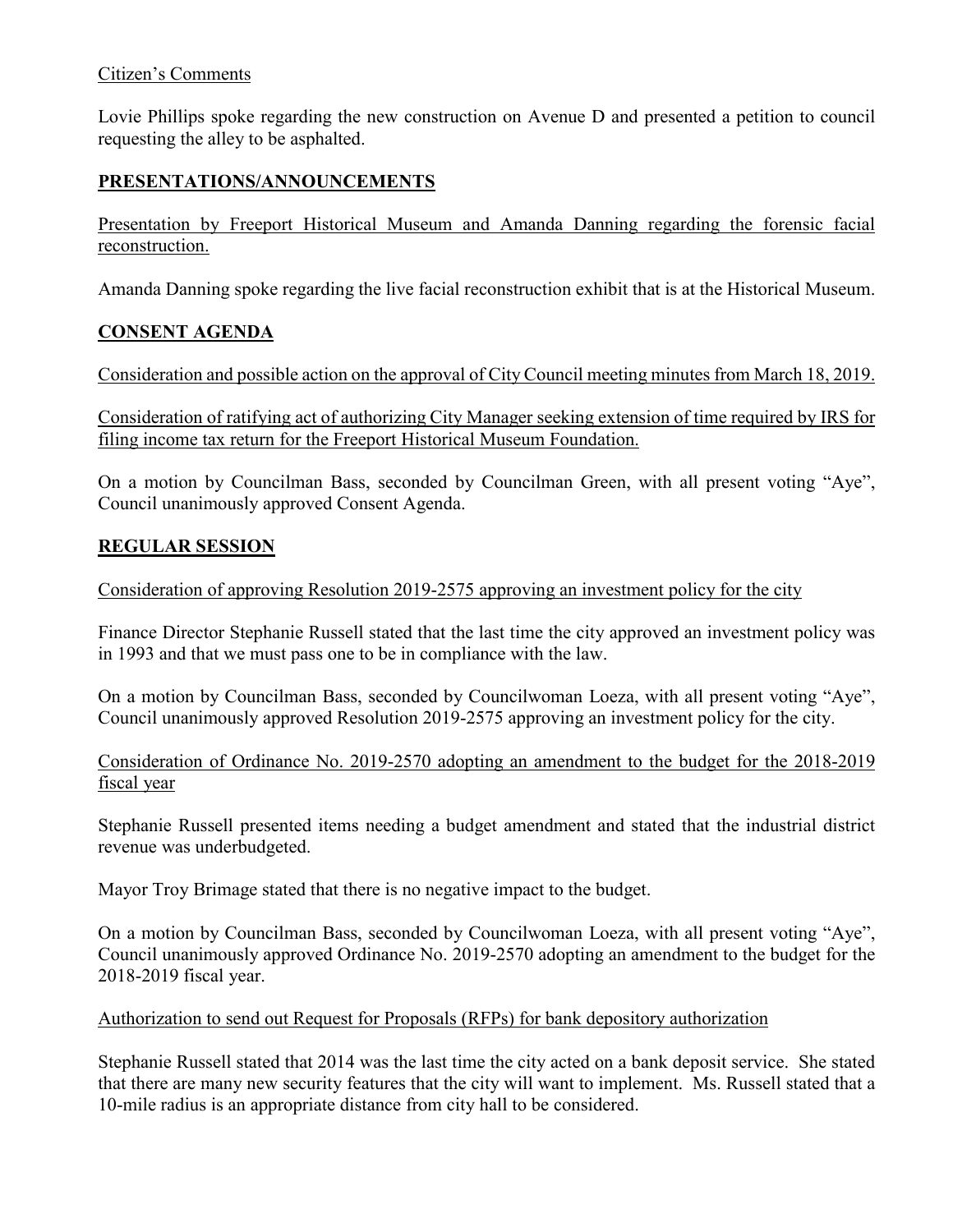On a motion by Councilman Green, seconded by Councilman Yates, with all present voting "Aye", Council unanimously approved Ordinance No. 2019-2570 adopting an amendment to the budget for the 2018-2019 fiscal year. Councilwoman Loeza abstained from voting.

Discuss and consider approval to submit an application to the State of Texas Commercial Charge Card program

Ms. Russell informed council that we currently use credit cards through Texas Gulf Bank. She stated that the procurement cards are through the state and are can all be accessed electronically.

Councilman Bass asked if there was more control with these cards.

Ms. Russell replied there is more control.

On a motion by Councilman Bass, seconded by Councilwoman Loeza, with all present voting "Aye", Council unanimously approved to submit an application to the State of Texas Commercial Charge Card program.

Discuss and consider approval to submit an application to the State of Texas Fuel Card program

Ms. Russell stated that the city should see an immediate savings and that most companies use this fuel card program.

On a motion by Councilman Bass, seconded by Councilman Yates, with all present voting "Aye", Council unanimously approved to submit an application to the State of Texas Fuel Card program.

#### Discuss and consider approving a change order for the Freeport Water tower

On a motion by Councilman Bass, seconded by Councilwoman Loeza, with all present voting "Aye", Council unanimously approved to table this item.

#### **WORK SESSION:**

#### Mayor Troy T. Brimage announcements and comments

Mayor Brimage reminded everyone that council and staff are here to serve the public. He added that Abigail Arias was made an honorary Exporter. Street Department are currently working on alleys

#### Councilman Green Ward A announcements and comments

Councilman Green had nothing to report.

Councilman Bass Ward B announcements and comments

Councilman Bass asked the scheduling of when the county will be asphalting again. Street Department Director David Hoelewyn replied approximately June. Councilman Bass expressed concerns regarding the street crowns. Mr. Hoelewyn stated that the crowns will be lowered. Councilman Bass asked about the relocating of water and sewer lines and Mr. Hoelewyn stated that he is working with Jerry Meeks.

Councilwoman Loeza Ward C announcements and comments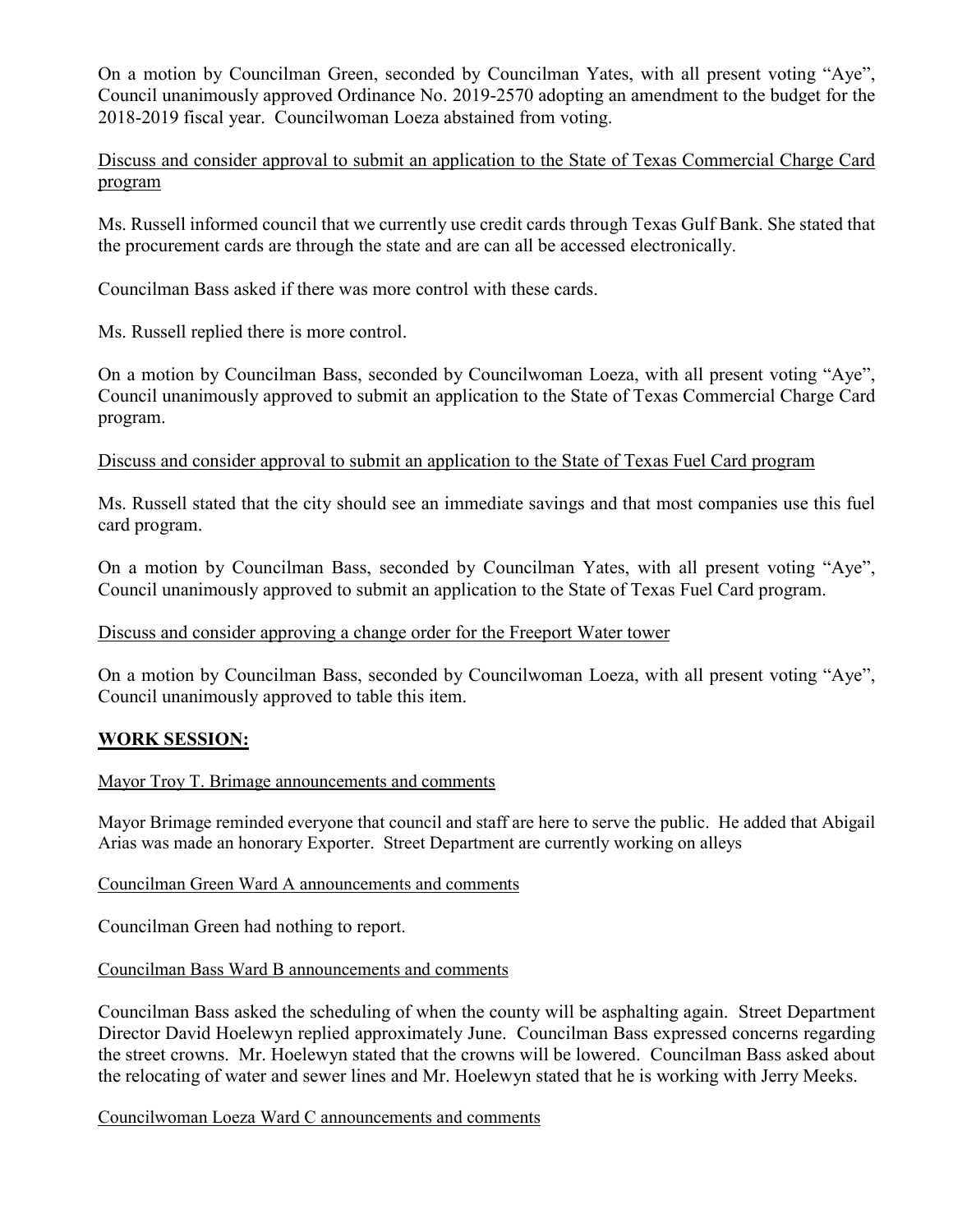Councilwoman Loeza expressed concern about Waste Connections and trash issues. Mr. Kelty stated that he will review the contract expiration. Mrs. Loeza stated that a resident had a broken trash can with no wheels for two weeks and it had not been replaced. She also inquired as to the status of Church's Chicken building.

### Councilman Yates Ward D announcements and comments

Councilman Yates questioned the levee and the coast guard downplaying it's importance. He also stated that he had received a phone call from a resident regarding a sewer line in a trailer park. He also added that he wanted to see legal bills regarding the Wong property.

#### City Manager Tim Kelty announcements and comments

City Manager Tim Kelty reported that he had contacted 13 firms regarding the request for proposals for engineering services and would like mayor and some staff to sit on the committee to interview. Interviews are taking place for the Economic Development Director position. The EDC Board members, Mr. Kelty and Councilman Green will be attending the ICSC May 19-22, 2019. Mr. Kelty stated that he will begin having lunch one a month with employees drawn at random to get know the employees and for them to get to know him. Mr. Kelty also stated that once a month an employee will be selected as employee of the month and will receive  $\frac{1}{2}$  day off. He also added that at the  $2<sup>nd</sup>$  city council meeting of each month directors will be submitting monthly reports for council review.

Parks Director Kim Townsend stated that the Easter Egg hunt will be on April  $13<sup>th</sup>$ , Riverfest will be  $26-28<sup>th</sup>$ .

Historical Museum Director LeAnn Strahan said that the museum had about 250 people attend their Spring Fling.

Finance Director Stephanie Russell stated that she has been busy updating account and just digging into the accounts.

Fire Chief Chris Motley stated that the new fire truck was delivered and outside in the parking lot were the new fire truck, stair chair and the gurney for obese patients for the public to see.

Golf Course Director Brian Dybala reported that the Brazosport Golf Team played well. He added that the weather is doing better but the first 15 days of the month were wet but still beat his goal. A two-day club championship had its biggest attendance in 10 years. He added membership is up to 110.

Street Department Director David Hoelewyn stated that they had been repairing a lot of alleys, sidewalks on 1600 of 5<sup>th</sup> Street, assisted Parks with solar lighting, worked with the Golf Course to improve the are around the new building

Building Department Director Billy Shoemaker stated that there had been 4-5 house plans submitted and working to clean out old city hall.

Police Captain Danny Gilchriest said everything was going smooth and there was a good turnout for the "Circle the Wagons" BBQ event for sick kids. He added that narcotics was staying busy.

Open session was closed at 7:14 pm and Council entered into Executive Session.

## **CLOSED SESSION:**